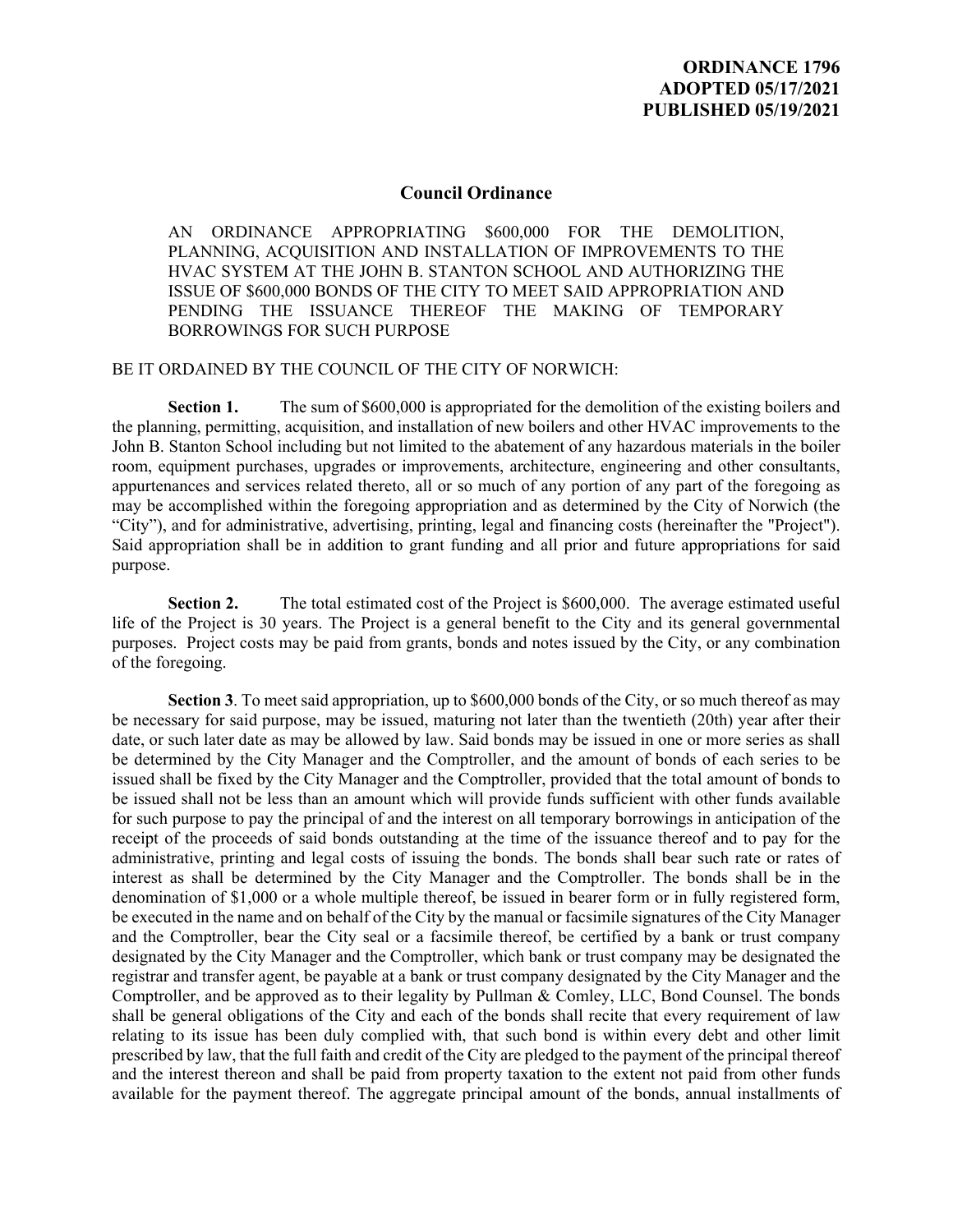principal, redemption provisions, if any, the date, time of issue and sale and other terms, details and particulars of such bonds, shall be determined by the City Manager and the Comptroller in accordance with the requirements of the General Statutes of Connecticut, as amended (the "Statutes"). In connection with the issuance of any bonds or notes authorized herein, the City may exercise any power delegated to municipalities pursuant to Section 7-370b of the Statutes, including the authority to enter into agreements managing interest rate risk. The City Manager and Comptroller, on behalf of the City, shall execute and deliver such reimbursement agreements, letter of credit agreement, credit facilities, remarketing, standby marketing agreements, standby bond purchase agreements, and any other commercially necessary or appropriate agreements which are necessary, appropriate or desirable in connection with or incidental to the sale and issuance of such bonds or notes.

**Section 4**. The issue of the bonds aforesaid and of all other bonds or notes of the City heretofore authorized but not yet issued, as of the effective date of this ordinance, would not cause the indebtedness of the City to exceed any debt limit calculated in accordance with law.

**Section 5**. Said bonds shall be sold by the City Manager and Comptroller in a competitive offering or by negotiation, in their discretion. If sold at competitive offering, the bonds shall be sold upon sealed proposals, auction or similar process, at not less than par and accrued interest on the basis of the lowest net or true interest cost to the City.

**Section 6.** The City Manager and the Comptroller are authorized to make temporary borrowings in anticipation of the receipt of the proceeds of any series of said bonds. Notes evidencing such borrowings shall be signed by the manual or facsimile signatures of the City Manager and the Comptroller, have the seal of the City or a facsimile thereof affixed, be payable at a bank or trust company designated by the City Manager and the Comptroller, be certified by a bank or trust company designated by the City Manager and the Comptroller pursuant to Section 7-373 of the Statutes, and be approved as to their legality by Pullman & Comley, LLC, Bond Counsel. They shall be issued with maturity dates which comply with the provisions of the Statutes governing the issuance of such notes, as the same may be amended from time to time. The notes shall be general obligations of the City and each of the notes shall recite that every requirement of law relating to its issue has been duly complied with, that such note is within every debt and other limit prescribed by law, that the full faith and credit of the City are pledged to the payment of the principal thereof and the interest thereon and shall be paid from property taxation to the extent not paid from other funds available for the payment thereof. The net interest cost on such notes, including renewals thereof, and the expense of preparing, issuing and marketing them, to the extent paid from the proceeds of such renewals or said bonds, shall be included as a cost of the equipment. Upon the sale of said bonds the proceeds thereof, to the extent required, shalt be applied forthwith to the payment of the principal of and the interest on any such temporary borrowings then outstanding or shall be deposited with a hank or trust company in trust for such purpose.

**Section 7**. Resolution of Official Intent to Reimburse Expenditures with Borrowings. The City (the "Issuer") hereby expresses its official intent pursuant to  $\S1.150-2$  of the Federal Income Tax Regulations, Title 26 (the "Regulations"), to reimburse expenditures paid sixty days prior to and after the date of passage of this ordinance in the maximum amount and for the capital project defined in Section 1 with the proceeds of bonds, notes, or other obligations ("Bonds") authorized to be issued by the Issuer. The Bonds shall be issued to reimburse such expenditures not later than 18 months after the later of the date of the expenditure or the substantial completion of the project, or such later date that the Regulations may authorize. The Issuer hereby certifies that the intention to reimburse as expressed herein is based upon its reasonable expectations as of this date. The Comptroller or his designee is authorized to pay project expenses in accordance herewith pending the issuance of reimbursement bonds, and to amend this declaration.